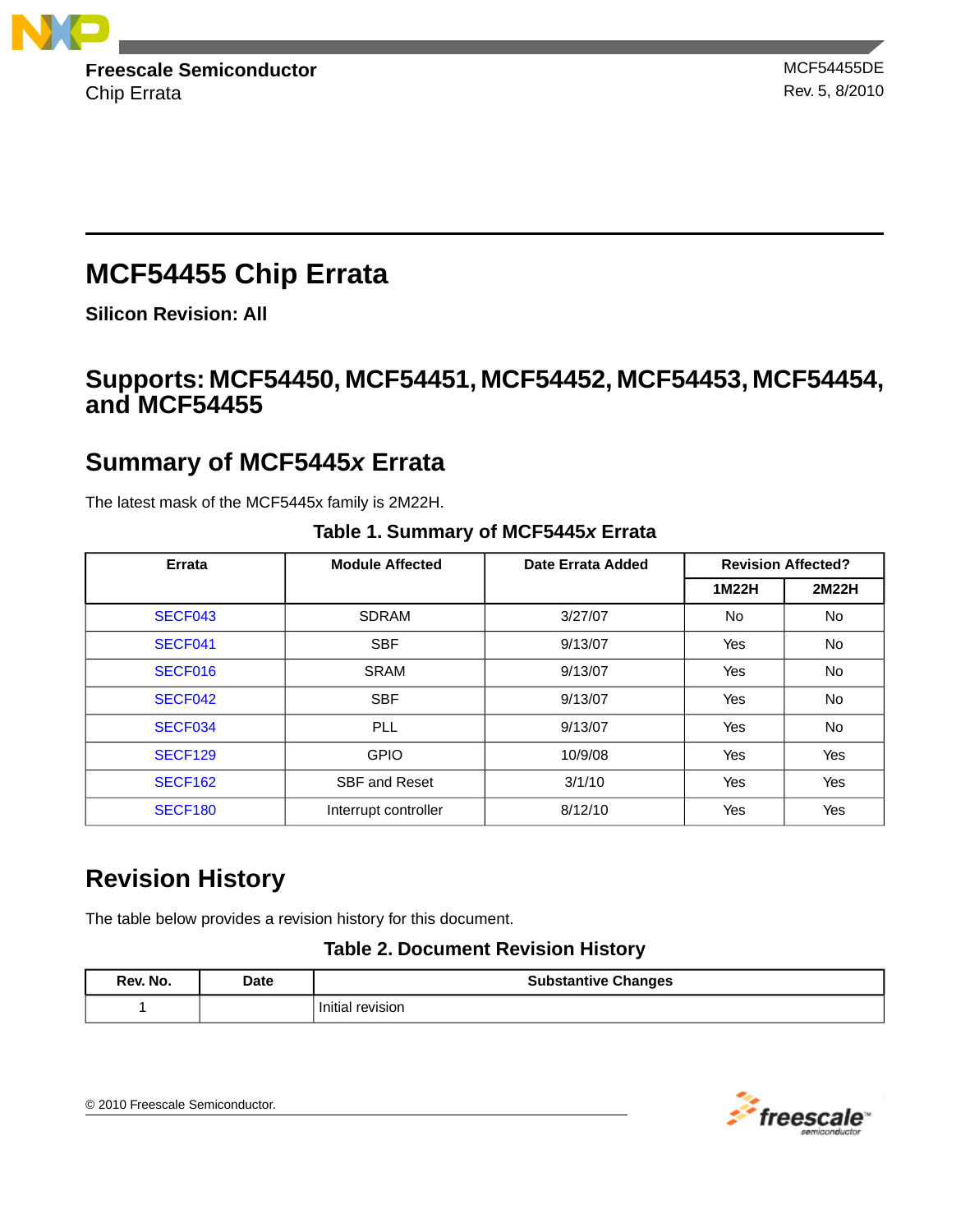

| Rev. No. | Date    | <b>Substantive Changes</b>                                                                                                                  |
|----------|---------|---------------------------------------------------------------------------------------------------------------------------------------------|
| 2        | 11/2008 | Added 2M22H mask throughout. All pre-existing errata are fixed on this new mask. However,<br>a new errata, SECF129, was added to all masks. |
| 3        | 10/2009 | Changed status of SECF129 errata from 'Will be fixed.' to 'Currently, there are no plans to<br>fix this.                                    |
|          | 3/2010  | Added SECF162 errata.                                                                                                                       |
| 5        | 8/2010  | Added SECF180 errata.                                                                                                                       |

### <span id="page-1-0"></span>**SECF043: Line Read from DDR2 SDRAM**

| Errata type:                         | Silicon                                                                                                                                                                                                                                                 |
|--------------------------------------|---------------------------------------------------------------------------------------------------------------------------------------------------------------------------------------------------------------------------------------------------------|
| Affected component: SDRAM controller |                                                                                                                                                                                                                                                         |
| <b>Description:</b>                  | When the system bus requests a line read from the SDRAM in DDR2 mode,<br>the data becomes corrupted when the burst is aligned to address 0x4 or 0xC.                                                                                                    |
|                                      | DDR mode is not affected.                                                                                                                                                                                                                               |
| Workaround:                          | There is no workaround to resolve this issue other than to ensure that bursts<br>from DDR2 memories do not begin at address 0x4 or 0xC. If cache is enabled,<br>burst accesses beginning at these addresses are likely, so cache should be<br>disabled. |
| Fix plan:                            | Fixed in revision 1 of the device.                                                                                                                                                                                                                      |

# <span id="page-1-1"></span>**SECF041: Serial Boot with a Crystal**

| Errata type:<br>Affected component: SBF | Silicon                                                                                                                                                                                                                                                                                                                                                                                                                                                                                                                                                                                                                                                                                                                                                                                        |
|-----------------------------------------|------------------------------------------------------------------------------------------------------------------------------------------------------------------------------------------------------------------------------------------------------------------------------------------------------------------------------------------------------------------------------------------------------------------------------------------------------------------------------------------------------------------------------------------------------------------------------------------------------------------------------------------------------------------------------------------------------------------------------------------------------------------------------------------------|
| <b>Description:</b>                     | Booting using the serial configuration mode $(BOOTMOD[1:0] == 11)$ with an<br>external crystal can prevent the on-chip oscillator from starting properly. This<br>is due to an uninitialized internal crystal oscillator enable signal from the chip<br>configuration logic during the time between powering the part and the<br>availability of all serial reset configuration data. If the on-chip oscillator is<br>configured for external reference mode instead of crystal mode during that<br>time, the external crystal does not operate correctly because the processor<br>is not driving current on XTAL. Therefore, the crystal fails to drive a waveform<br>into the device on EXTAL, and no internal clocks are generated by the<br>oscillator to the PLL and other on-chip logic. |
| Workaround:                             | Do not use serial configuration mode with an external crystal. Only parallel<br>or default configuration modes should be attempted with a crystal, or use only<br>an external clock source (instead of a crystal) for serial configuration mode.                                                                                                                                                                                                                                                                                                                                                                                                                                                                                                                                               |
| Fix plan:                               | Fixed in masks 2M22H and later.                                                                                                                                                                                                                                                                                                                                                                                                                                                                                                                                                                                                                                                                                                                                                                |

# <span id="page-1-2"></span>**SECF016: SRAM Simultaneous Reads**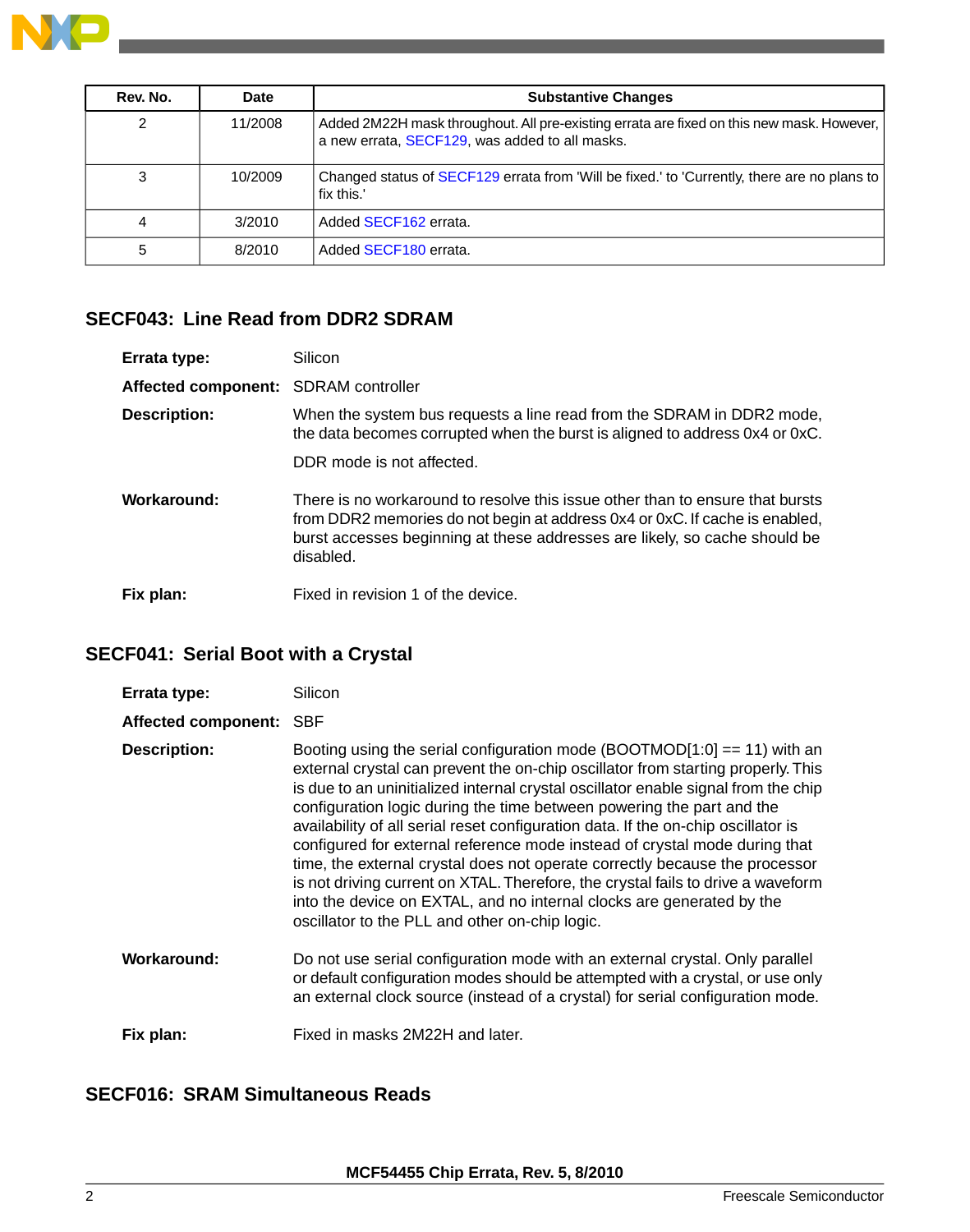

| Errata type:                           | Silicon                                                                                                                                                                                                                                                                                                                        |
|----------------------------------------|--------------------------------------------------------------------------------------------------------------------------------------------------------------------------------------------------------------------------------------------------------------------------------------------------------------------------------|
| Affected component: V4 SRAM controller |                                                                                                                                                                                                                                                                                                                                |
| <b>Description:</b>                    | When the SRAM is enabled for core and backdoor port accesses, certain<br>rare, but unpredictable, sequences/overlaps between core and backdoor port<br>accesses result in incorrect read data. The core or the backdoor port access<br>may obtain the incorrect data.                                                          |
| Workaround:                            | Do not enable core and backdoor port accesses to the SRAM at the same<br>time. The 32-kByte SRAM is controlled by RAMBAR1 with:<br>• Bit $0 = V$ (valid) — Enable direct SRAM accesses by the core<br>• Bit $9 = BDE$ (backdoor enable) — Allow access by non-core bus masters<br>via the SRAM backdoor on the crossbar switch |

Do not set V and BDE. Use one of the following settings instead:

| <b>BDE</b> | <b>Description</b>                                                                        |
|------------|-------------------------------------------------------------------------------------------|
| 0          | No SRAM accesses allowed                                                                  |
| 0          | Only core accesses allowed                                                                |
|            | Only backdoor accesses allowed.                                                           |
|            | <b>Note:</b> The core can still access the SRAM backdoor port<br>via the crossbar switch. |

### **Table 3. Available SRAM Access Modes**

<span id="page-2-0"></span>**Fix plan:** Fixed in masks 2M22H and later.

### **SECF042: Serial Boot on 256-Pin Devices**

| Errata type:            | Silicon                                                                                                                |
|-------------------------|------------------------------------------------------------------------------------------------------------------------|
| Affected component: SBF |                                                                                                                        |
| <b>Description:</b>     | Serial configuration mode on the 256-pin devices (MCF54450 and MCF54451)<br>configures the device with incorrect data. |
| Workaround:             | Do not use serial configuration mode with the 256-pin devices. Only use<br>parallel or default configuration modes.    |
| Fix plan:               | Fixed in masks 2M22H and later.                                                                                        |

## <span id="page-2-1"></span>**SECF034: PLL Loss-of-lock at Large Voltage Differentials**

| Errata type:            | Silicon                                                                                                                                                                                                   |
|-------------------------|-----------------------------------------------------------------------------------------------------------------------------------------------------------------------------------------------------------|
| Affected component: PLL |                                                                                                                                                                                                           |
| <b>Description:</b>     | There is a sensitivity to large differentials in IVDD and EVDD/OSCVDD in the<br>PLL feedback path. This sensitivity can cause the PLL to lose lock and, in<br>some cases, fail to generate output clocks. |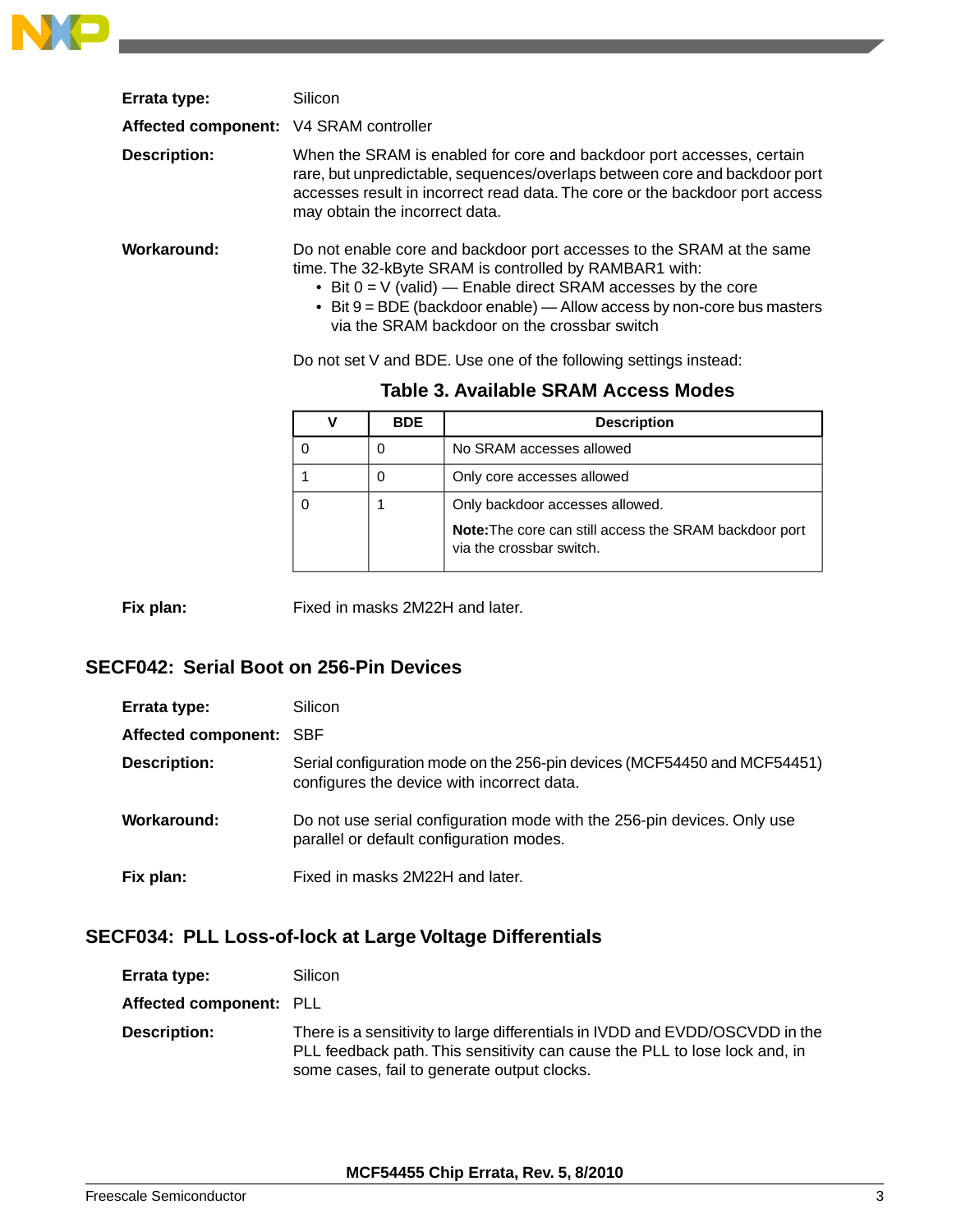

**Workaround:** There are two requirements that must be met to avoid this errata:

- 1. Disable the PLL's loss-of-lock feature by setting bit 4 in the PLL status register (MCF\_PLL\_PSR  $|= 0x10$ ).
- 2. Ensure that the IVDD, EVDD, and OSCVDD supplies are within the following limits:

| <b>Supply</b> | Min | <b>Max</b> | <b>Unit</b> |
|---------------|-----|------------|-------------|
| <b>IVDD</b>   | 1.4 | 1.6        | ν           |
| <b>EVDD</b>   | 3.0 | 3.45       |             |
| <b>OSCVDD</b> | 3.0 | 3.45       | v           |

### **Table 4. Supply Limits**

<span id="page-3-0"></span>**Fix plan:** Fixed in masks 2M22H and later.

### **SECF129: GPIO Not Available on ATA Signals on MCF54452 and MCF54453**

| Errata type:               | Silicon                                                                                                                                       |
|----------------------------|-----------------------------------------------------------------------------------------------------------------------------------------------|
| <b>Affected component:</b> | <b>GPIO</b>                                                                                                                                   |
| <b>Description:</b>        | The 360-TEPBGA packaged devices without an ATA interface (MCF54452)<br>and MCF54453) do not have GPIO functionality on the following signals: |
|                            | • ATA BUFFER EN<br>$\bullet$ ATA CS[1:0]<br>• ATA DA[2:0]<br>• ATA RESET<br>• ATA_DMARQ<br>• ATA IORDY                                        |
| Workaround:                | Use other pins with GPIO functionality when GPIO is required.                                                                                 |
| Fix plan:                  | Currently, there are no plans to fix this.                                                                                                    |

### <span id="page-3-1"></span>**SECF162: Internal Resets Are Not Functional in SBF Mode**

| Errata type:                      | Silicon                                                                                                                                                                                                                                                                                                                                                                                                                                  |
|-----------------------------------|------------------------------------------------------------------------------------------------------------------------------------------------------------------------------------------------------------------------------------------------------------------------------------------------------------------------------------------------------------------------------------------------------------------------------------------|
| Affected component: SBF and Reset |                                                                                                                                                                                                                                                                                                                                                                                                                                          |
| <b>Description:</b>               | When operating in SBF mode (BOOTMOD[1:0] = 11), internal SoC reset<br>sources do not work reliably. This includes the software reset request<br>(RCR[SOFTRST]) and the software and core watchdog timers.                                                                                                                                                                                                                                |
| Workaround:                       | Do not use internal SoC reset sources in SBF mode. External resets (toggling<br>the RESET input pin) and power-on resets (POR) work correctly. If watchdog<br>capability is needed in SBF mode, then use an external watchdog timer. If<br>the capability for a software reset request is needed, then an external circuit<br>could be added that monitors a GPIO line and asserts the RESET pin when<br>the processor toggles the GPIO. |
| Fix plan:                         | Currently, there are no plans to fix this.                                                                                                                                                                                                                                                                                                                                                                                               |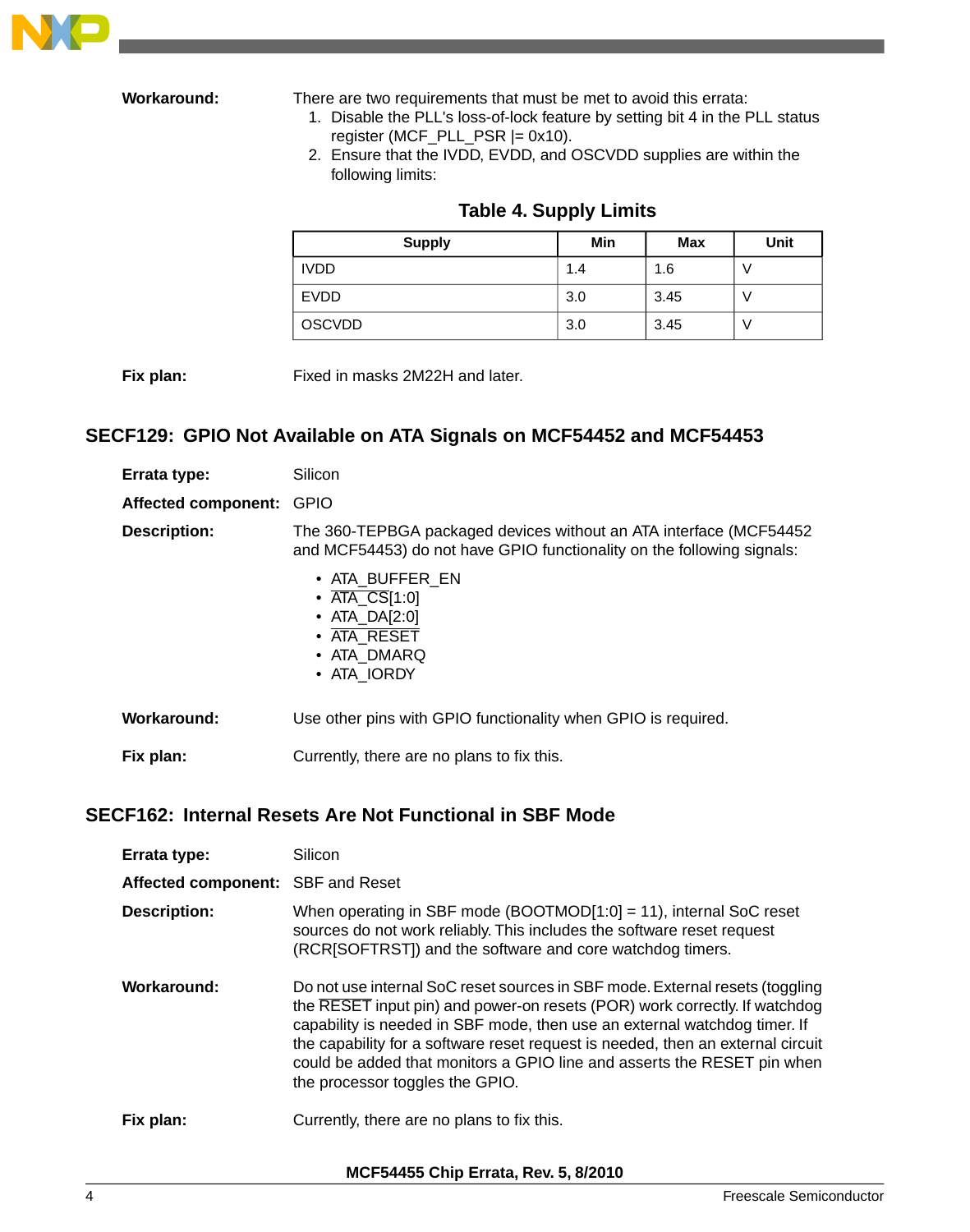

## <span id="page-4-0"></span>**SECF180: Spurious Interrupts Can Cause Incorrect Vector Fetch**

| Errata type:             | Silicon                                                                                                                                                                                                                                                                                                                                                                                                                                                                                                                                                          |
|--------------------------|------------------------------------------------------------------------------------------------------------------------------------------------------------------------------------------------------------------------------------------------------------------------------------------------------------------------------------------------------------------------------------------------------------------------------------------------------------------------------------------------------------------------------------------------------------------|
| Affected component: INTC |                                                                                                                                                                                                                                                                                                                                                                                                                                                                                                                                                                  |
| <b>Description:</b>      | In rare cases the interrupt controller's spurious detection logic can cause a<br>fetch to an incorrect vector number. This can occur when the core is starting<br>the IACK for a spurious interrupt. During this small window of time, if a second<br>interrupt at a different level arrives, the second interrupt causes the interrupt<br>controller logic to clear the spurious request. Therefore, the interrupt controller<br>sees no valid interrupt pending at the requested level and returns vector<br>number 0 for INTC0 or vector number 64 for INTC1. |
|                          | The second interrupt can be at any level other than the level that caused the<br>spurious interrupt (it can even be a lower priority than the spurious interrupt).<br>If the second interrupt is at the same level as the spurious interrupt, then the<br>correct vector number for the second interrupt is returned.                                                                                                                                                                                                                                            |
| <b>Workaround:</b>       | In many systems spurious interrupts represent error conditions in and of<br>themselves. So, it is always a good design practice to eliminate potential<br>causes of spurious interrupts during product development. Proper interrupt<br>management can help to prevent or reduce the possibility of spurious interrupts<br>(and the potential occurrence of this errata). The correct procedure for masking<br>an interrupt in the INTC or inside the module is:                                                                                                 |
|                          | 1. Write the interrupt level mask in the core's status register (SR[I]) to a<br>value higher than the priority level of the interrupt you want to mask.<br>2. Mask the interrupt using the INTC's IMR and/or an interrupt mask register<br>inside the module.<br>3. Write the original value back to the core's status register.                                                                                                                                                                                                                                 |
|                          | Even when steps are taken to remove spurious interrupts, it is still desirable<br>to have a spurious interrupt handler to help manage unexpected events and<br>glitches in a system. A workaround to allow for correct spurious interrupt<br>handling is to:                                                                                                                                                                                                                                                                                                     |
|                          | 1. After boot, copy the vector table to RAM<br>2. Modify the vector 0 and vector 64 entries so that they point to the<br>spurious interrupt handler.                                                                                                                                                                                                                                                                                                                                                                                                             |
|                          | This way the system performs the same for any potential spurious interrupt<br>vectors. Vectors 0, 64, and 24 (the correct spurious interrupt vector) should<br>point to the same handler.                                                                                                                                                                                                                                                                                                                                                                        |
| Fix plan:                | Currently, there are no plans to fix this.                                                                                                                                                                                                                                                                                                                                                                                                                                                                                                                       |